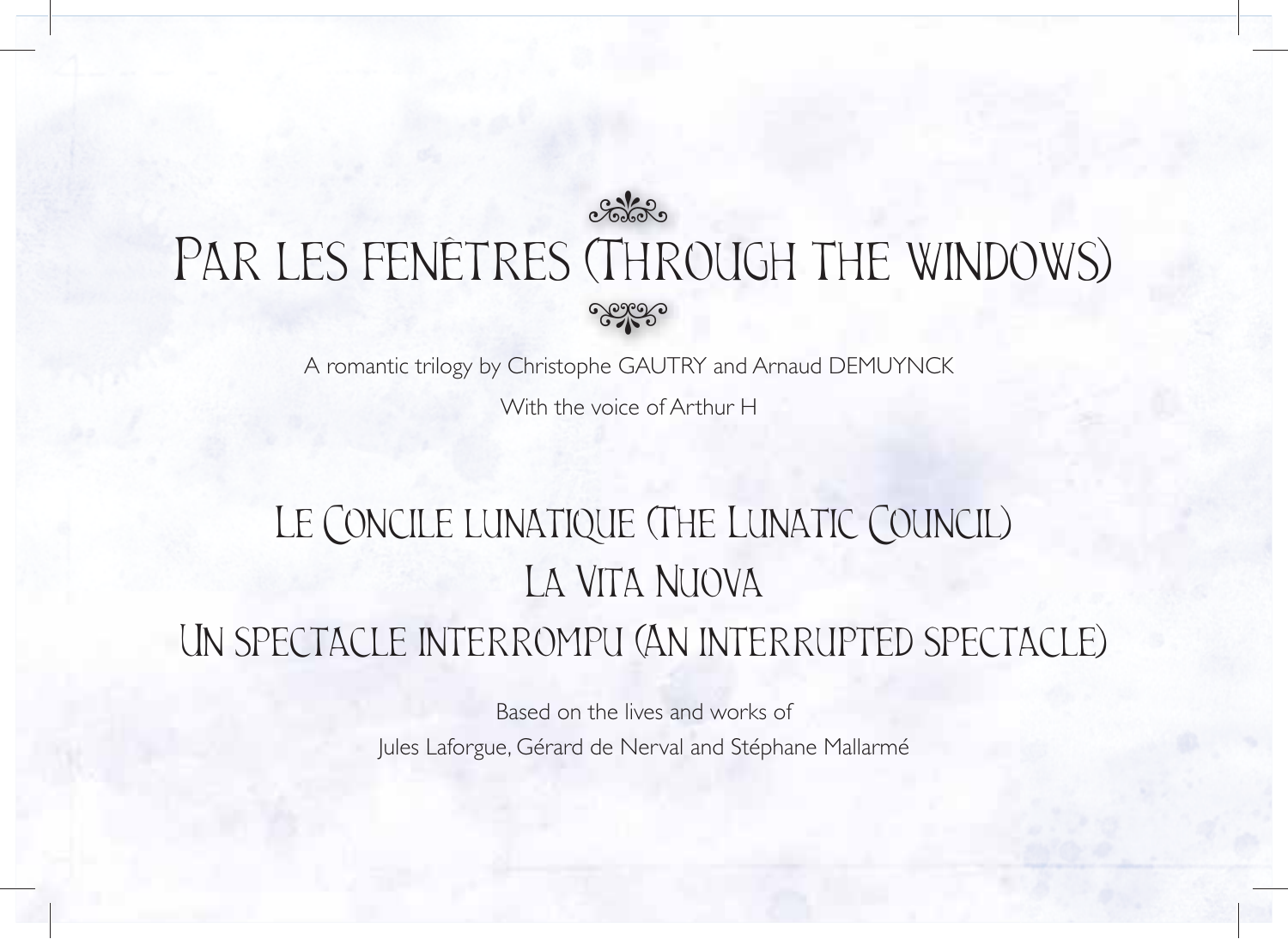#### *"* Through the windows *"* : opening windows as if to open one s eyes *'*

*Le Concile féerique,* a play by Jules Laforgue, was published in the magazine *La Vogue* in 1886. It contained excerpts from various poems that he had initially intended publishing as a collection under the name *Des Fleurs de bonne volonté.* By presenting his own poems with the continuity of a dialogue, he gave them a new form. This is an indication of the poet's desire to play around with literary styles and is something that inspired me to try my hand at this somewhat "oulipian" exercise. In order to compose a eulogy to these three great poets, I decided to write three scripts, rearranging some snippets of their works in a different order in the manner of Jules Laforgue. With these kaleidoscopes I wanted to bring together the modernity of the 19th century poets with the cinematography of the  $21<sup>st</sup>$  century. I followed a schoolboy's path through their writings, wandering freely through the details of their lives and works. Full of references, these cinematographic palimpsests are like a clever yet playful paper chase where the player (viewer) is encouraged both to dream and to seek some meanings.

"Stop looking out of the window!" This is a rebuke many will remember from their schooldays. The window leads to the backroads taken by the schoolboy in his daydreams, it symbolizes the outwards gaze that looks directly onto our souls. The window represents both imprisonment and the desire to take flight, light and dark, a passage and an obstacle. This theme is common in the work of many great poets who have even used it in their titles, as in Baudelaire's *Les Fenêtres*, Lamartine's *La Fenêtre de la maison paternelle* or Mallarmé's *Fenêtres.*

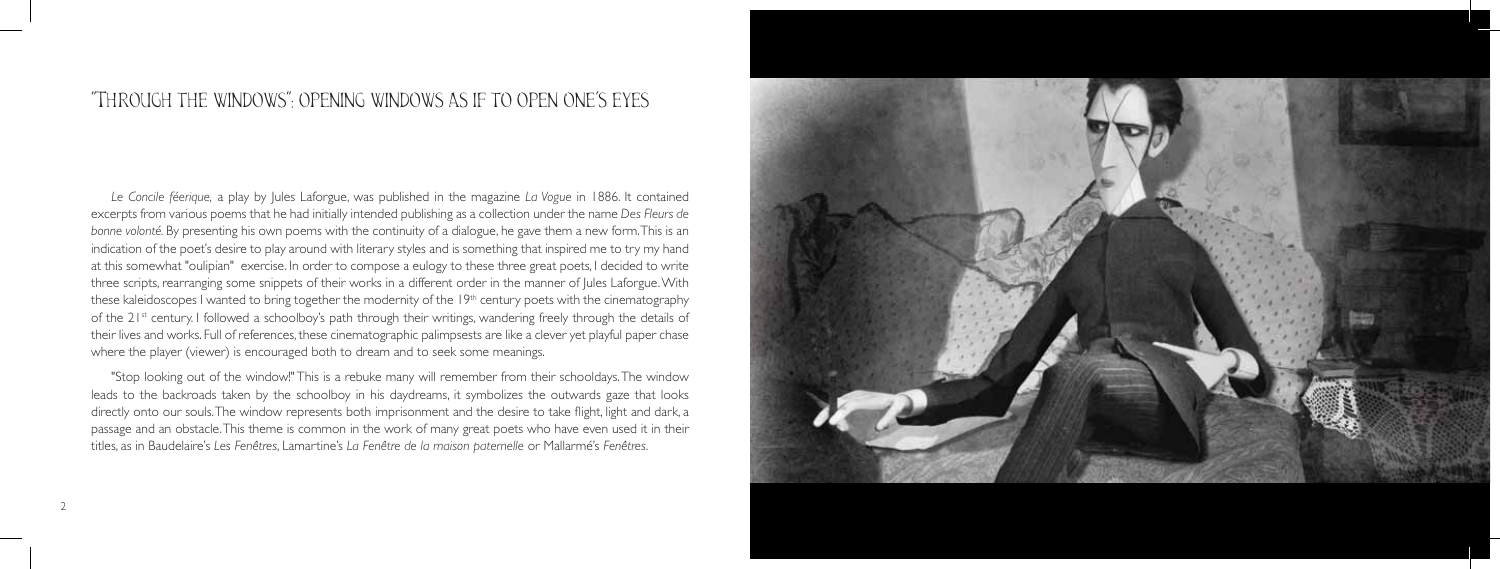

For Laforgue in *The Lunatic Council,* the window is misted up, blurring his vision of the real world, and it opens out onto one of his visions full of anguish *(Les Complaintes).* For Gérard de Nerval, in *La Vita Nuova,* the window is the place where one's last journey is taken, a screen on which one's memories will be projected for the last time. For Mallarmé, in *An interrupted spectacle,* the window is the precursor of the movie, a vehicle for music and nostalgia. It opens onto a spectacle that will be interrupted, as dreams always are...

This booklet aims to reveal a few of the links between the lives of these poets and the three short films that make up this romantic trilogy entitled "Through the windows". There are others that I will leave for you to discover on your own.

Arnaud Demuynck

5

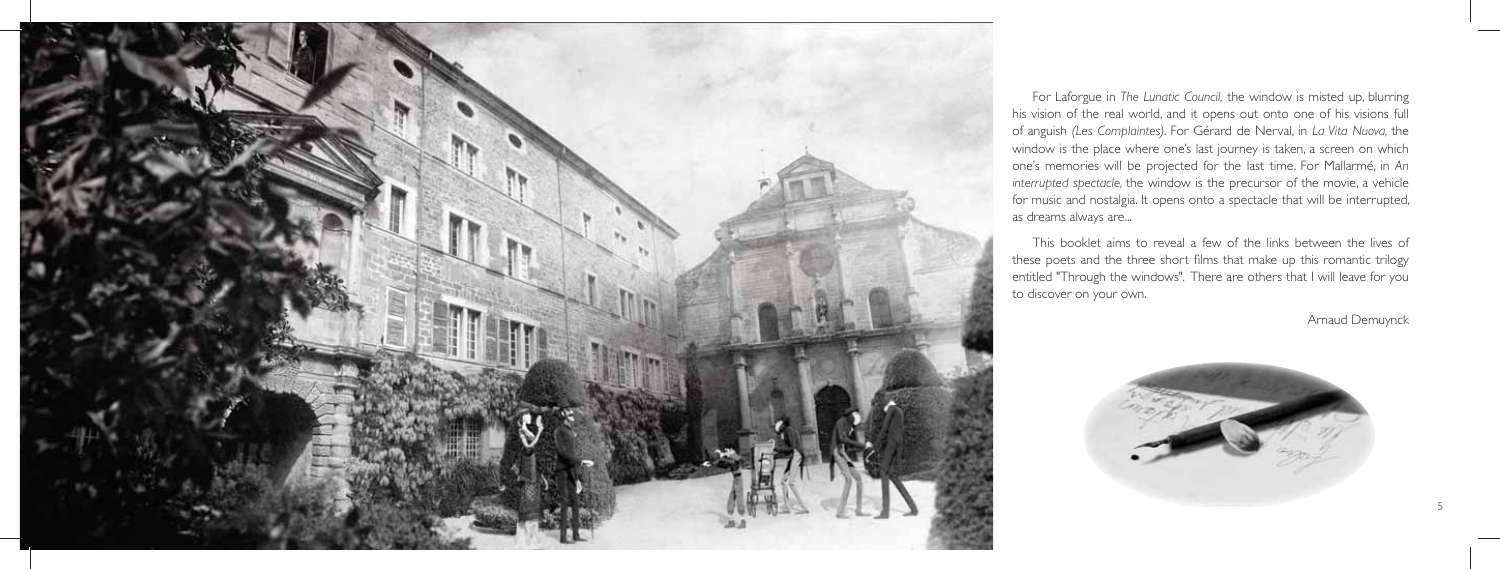# THE LUNATIC COUNCIL

**After Jules Laforgue**

### Synopsis

*'Methinks it is time to be reborn mocking',* calls the poet to a singing streetlamp that has come up to his window. The poet wanders through 19<sup>th</sup> century Paris, with his joyful melancholy and light-hearted irony.

It was his early poems that attracted me to Jules Laforgue. Far from finding them so "manifestly bad" as he himself qualified them, their youthful perspicacity and literary naivety appealed to my adult self in the making. They reflected my troubled adolescent mind. They were one of my favourite bedtime reads and I would often fall asleep over Le Sanglot de la Terre (The Tears of the Earth) whose melancholic verses from the past put my contemporary concerns as a troubled young man into perspective. The poet invited me to accompany him into the "Cosmic". Do we ever lose the metaphysical angst that hangs like a shadow over our youths? Inspired by these After Jules Laforgue<br>
Synopsis<br>
Synopsis<br>
Synopsis<br>
Wethinks it is time to be reborn mocking', calls the poet to a singing streetlamp<br>
The poet wanders through 19<sup>th</sup> century Paris, with his joyful melancholy and lig<br>
It w

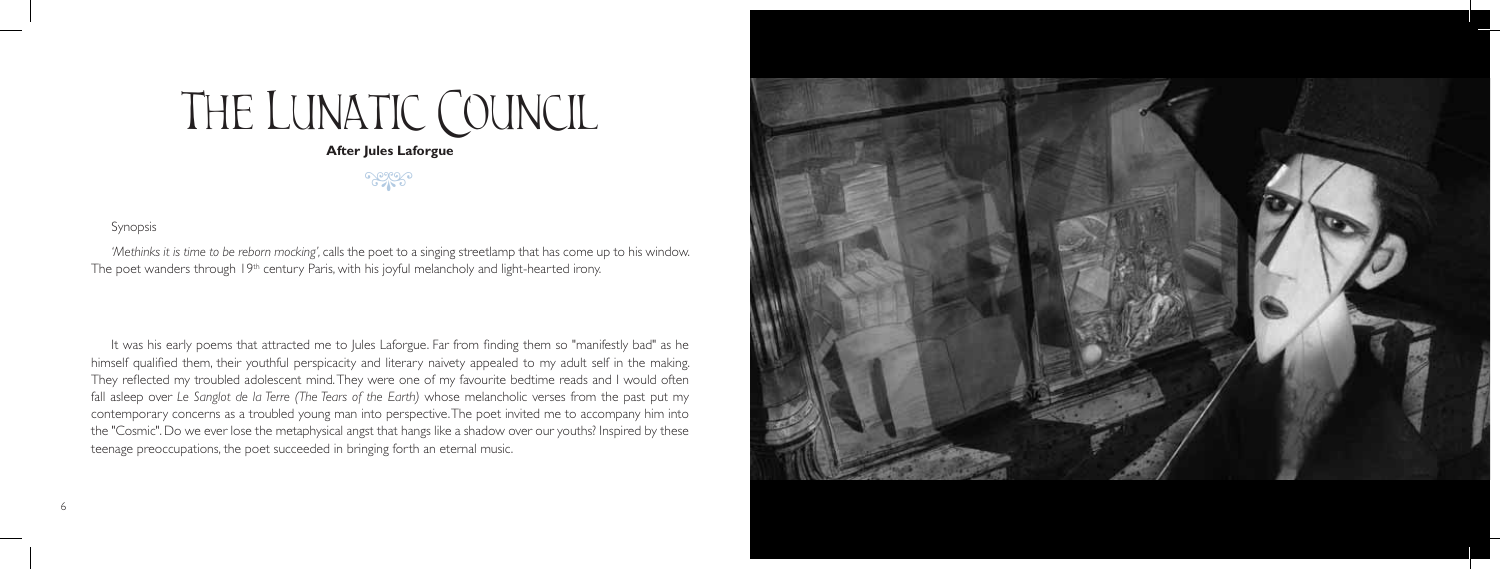

*Je ne puis m'endormir ; je songe au bercement De l'averse emplissant la nuit et le silence. On dort, on aime, on joue. Oh ! par la Terre immense, Est-il quelqu'un qui songe à moi, dans ce moment ? (…) À quoi bon l'Existence ? Si ce globe endormi gelait subitement ? Si rien ne s'éveillait demain ! Oh ! quel grand rêve ! Plus qu'un stupide bloc sans mémoire et sans sève (…) Les siècles passent. Nul n'est là. Pas d'autre bruit Que le vent éternel et l'eau battant les grèves…* Rien qu'un Cercueil perdu qui flotte dans la Nuit.

*Rêve, Les Complaintes*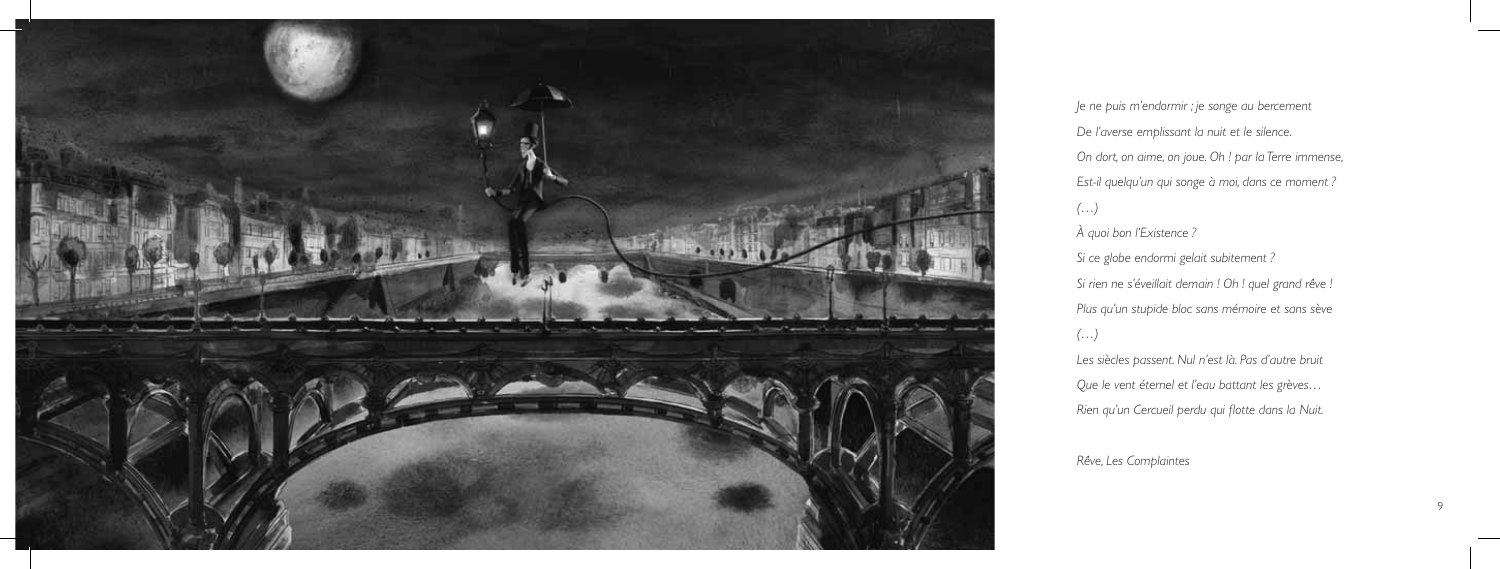The dull years spent at boarding school in Tarbes, far away from his parents who were still living in Montevideo in Uruguay where he was born, the early death of his mother and the misery he experienced when only twenty all help us to understand the suffering that underlies Laforgue's writing, even when it is intended to be funny. In the work he produced in less than seven years from 1879 to 1887, when he died at the age of 27, Laforgue attained a poetic freedom unknown until then. Evolving from verse to prose, the poet developed his art very quickly. The irony we can perceive in *Le Sanglot de la Terre* indicates his desire to shed the burden of his existence. "It is time to be reborn mocking" interjects the poet in the film as he shakes himself from his torpor. There then appears at the window his lunar doppelganger in the form of a streetlamp that casts a pale light but has a droll sense of humour. This surrealist "character" takes his monologue on boredom from the poem *Tristesse du réverbère (The Streetlamp's Sorrow)* published in *La Vie moderne* in 1881 He flies into the night astride this object that has been liberated from its static and grounded condition. Poetry provides its author with the means to rise up, to shed one's weight and to defy gravity. It is to the verses of *L'Imitation de Notre Dame la Lune* that the poet springs forth into the third part of the film and the last part of his work,

*Lune bénie des insomnies, Dame très-lasse de nos terrasses, Sois l'Ambulance de nos croyances ! Sois l'édredon du Grand-Pardon !*

*Litanies des premiers quartiers de la lune*

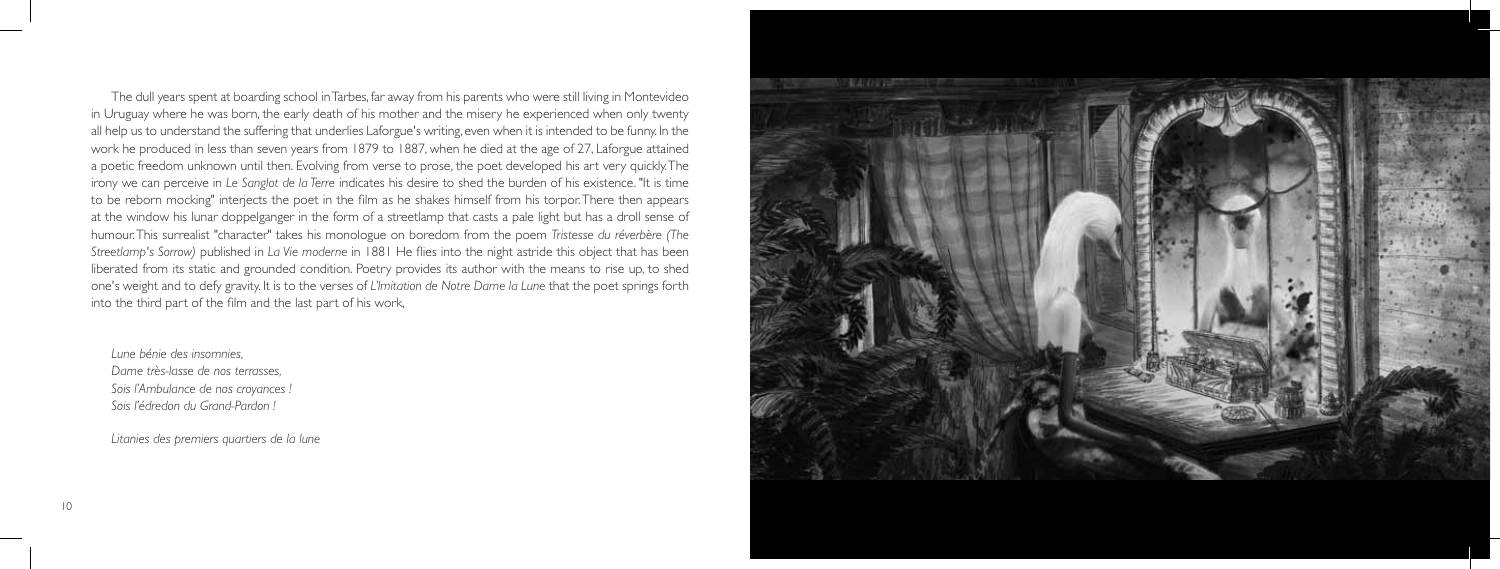In 1885, Jules Laforgue spoke of a volume of prose composed of six morality plays that he qualified as legendary. Its protagonists, Perseus and Andromeda, Pan, Salome, Lohengrin and Hamlet, are all taken from mythology and have figured in art for centuries. Now arming himself with irony as a means of overcoming his existential issues, he parodies the attitudes and speech of these characters. Hamlet thus appears less of a Shakespearian character than a reflection of Laforgue himself. Hamlet, "the ill-fated prince" repeats Laforgue obsessively. And he approaches him with an unnerving familiarity. Imitating the poet in his use of parody, the film presents Hamlet as a pathetic clown. Laforgue, appointed French reader for the Empress Augusta, discovered the circus in Berlin and was fascinated by clowns: "Clowns seem to me to have attained true wisdom. I should be a clown, I have missed my vocation". The poet identified himself with the way this imaginary being cloaks drama in humour.

Jules Laforgue suffered from tuberculosis and died on 20 August 1887. His tragic end is represented at the end of the film. Defying gravity, the poet sings the following verses:

*Et la Nature est une épouse Qui nous carambole d'extases, Et puis, nous occit, peu courtoise, Dès qu'on se permet une pause. Eh bien ! qu'elle en prenne à son aise, Et que tout fonctionne à sa guise ! Nous, nous entretiendrons les Muses. Les neuf immortelles Glaneuses !*

*Air de biniou,* pièce LVI, *Des Fleurs de bonne volonté*

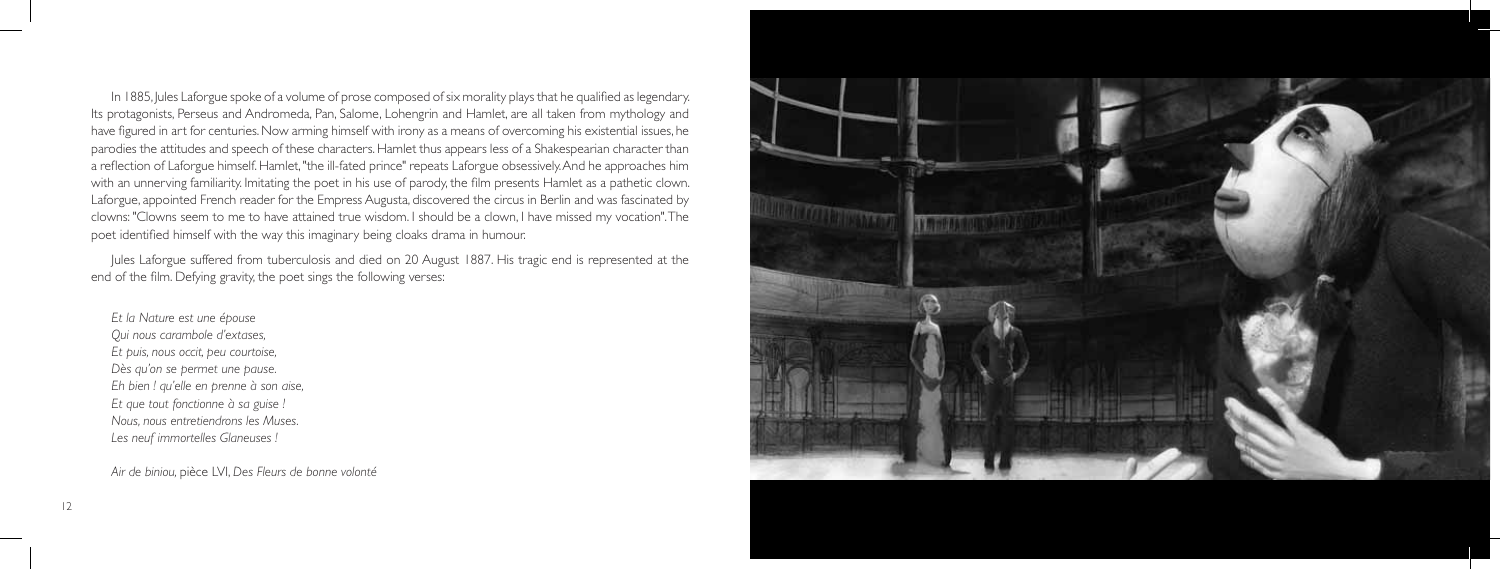# La Vita Nuova

**After Gérard de Nerval** E<br>Frand de

### Synopsis

The poet is at his writing desk when a coachman knocks on his window and asks him to follow him. Memories, of the opera, a wonderful diva and so on, flow through the glass door of the coach: it is time for the poet to write his last poem.

He was born in Paris in 1808 as Gérard Labrunie. He changed his name to become the poet who would later take his life. His body was found hanged in the morning of 26 January 1855. As if to deride life one last time, he had kept his hat on. This detail is both funny and sordid, but nevertheless poses the question: Who was this poet who took his last bow without taking off his hat? Was he simply trying to change his life as if moving to another place, leaving his existence as if going through a door, to get some fresh air? It is almost as if he had put his hat on just to go for a walk…

*Je suis le ténébreux, – le veuf, – l'inconsolé, Le Prince d'Aquitaine à la tour abolie : Ma seule étoile est morte, – et mon luth constellé Porte le Soleil noir de la Mélancolie.*

*Dans la nuit du tombeau, toi qui m'as consolé, Rends-moi le Pausilippe et la mer d'Italie, La fl eur qui plaisait tant à mon cœur désolé, Et la treille où le pampre à la rose s'allie.*

*Suis-je Amour ou Phœbus, Lusignan ou Biron ? Mon front est rouge encor du baiser de la Reine ; J'ai rêvé dans la grotte où nage la syrène…*

*Et j'ai deux fois vainqueur traversé l'Achéron : Modulant tour à tour sur la lyre d'Orphée Les soupirs de la sainte et les cris de la fée.*

*El Desdichado,* 1854, *Les Chimères*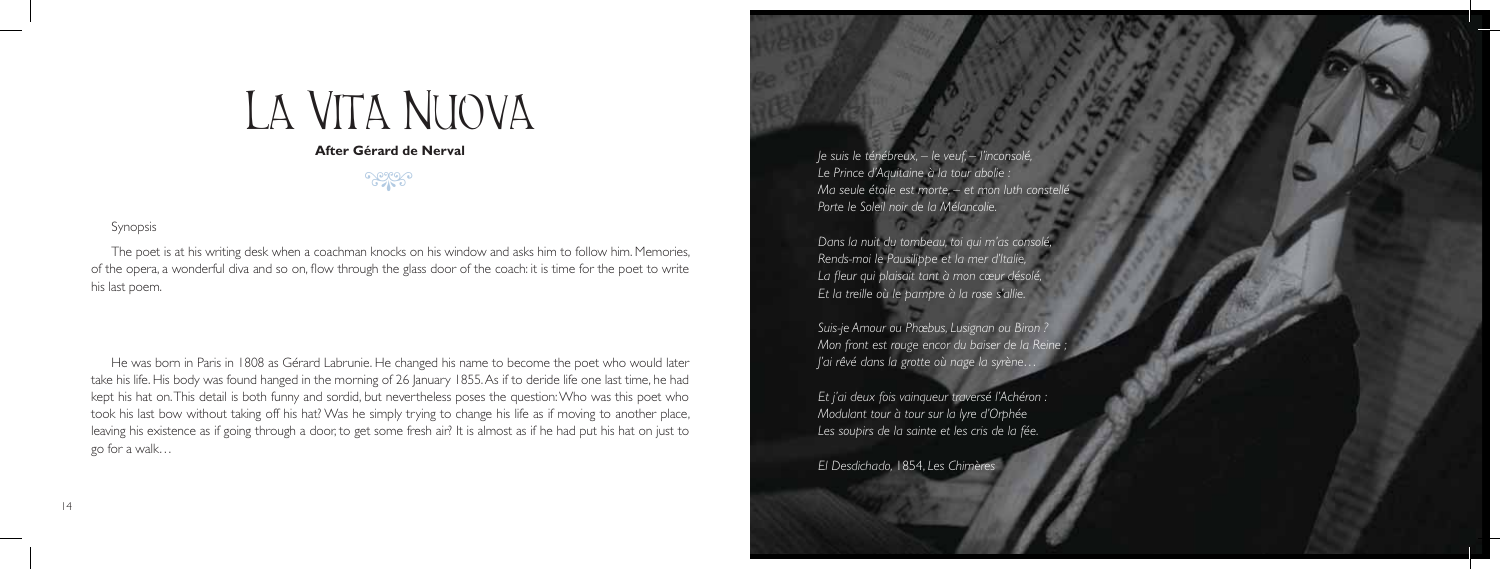

At the age of 28, a failed love affair with an actress named Jenny Colon made Gérard de Nerval lose his mind. Throughout his sentimental life, his fear of loss was always dominant and had a paralysing effect on his desire. He idealized his feelings and no longer loved but adored. For him women were "chimera" and all relationships with them were bound to end in failure. The pain caused by this led to a sort of delirium that he interpreted as "the overflowing of dreams into the real world". Fantasy and enchantment are ever-present in the poet's works. Reality is metamorphosed, transfiguring shapes, sizes and faces.

His work is punctuated by hallucinations, both spatial and temporal. Nerval thus opened a window onto surrealist poetry; for him writing was a direct product of real experience. He was unable to overcome the power of dreams, but to protect himself, would write them down with the illusion that he was thereby attaining a new form of knowledge. A century ahead of his time, the experiences he was subjected to foreshadowed those of another poet, Henri Michaux in his *Connaissances par les gouffres.* During his periods of lucidity, on waking from these destructive dreams that he hoped would save him, Nerval wrote some of his masterpieces. "Our dreams are a second life", in which "the spirit world opens its doors to us". *Aurélia* relates his tragic descent into hell which ends in the hope of redemption. Dreams are played out on the stage of insanity, generating myths and the sensation of a mystical experience.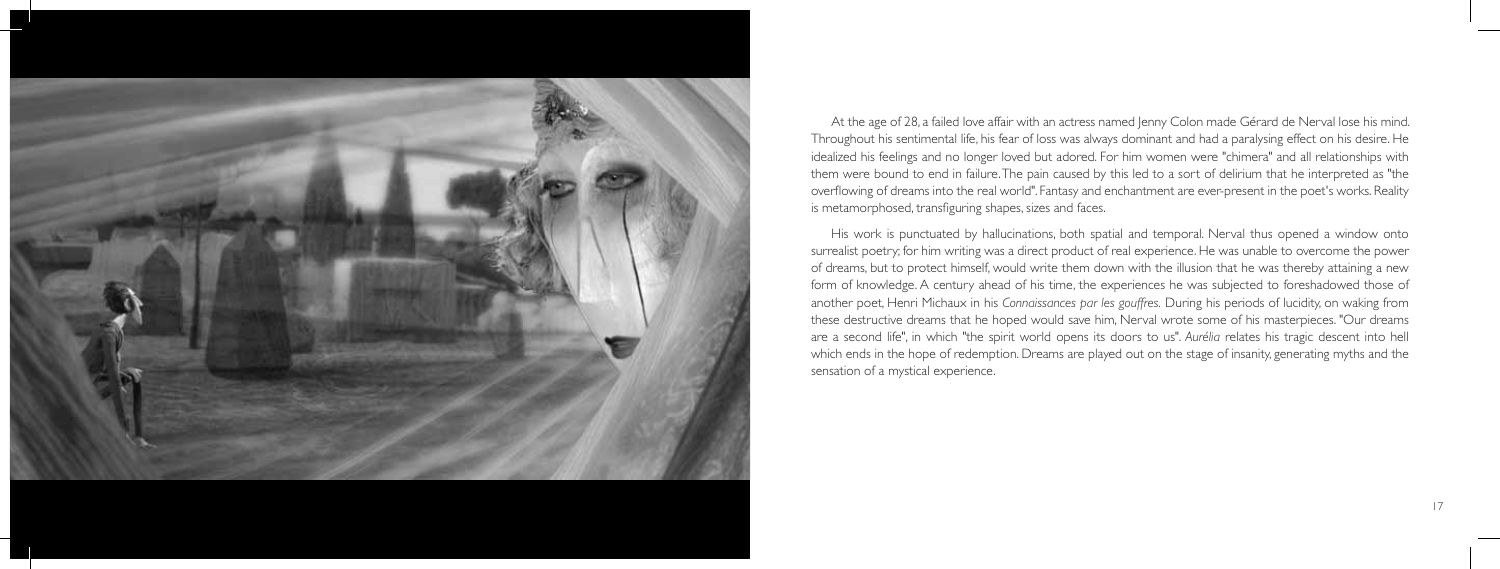*Tout m'était expliqué par ce souvenir à demi rêvé. Cet amour vague et sans espoir, conçu pour une femme de théâtre, qui tous les soirs me prenait à l'heure du spectacle, pour ne me quitter qu'à l'heure du sommeil (…). Aimer une religieuse sous la forme d'une actrice ! et si c'était la même ! – Il y a de quoi devenir fou. C'est un entraînement fatal où l'inconnu vous attire comme le feu follet fuyant sur les joncs d'une eau morte… Reprenons pied sur le réel.*

### *Sylvie, Souvenirs du Valois, III. Résolution*



*Où sont nos amoureuses ? Elles sont au tombeau ! Elles sont plus heureuses Dans un séjour plus beau.*

*Elles sont près des anges Dans le fond du ciel bleu, Et chantent les louanges De la mère de Dieu !*

*Ô blanche fi ancée ! Ô jeune vierge en fleur ! Amante délaissée,* Que flétrit la douleur !...

*L'Éternité profonde Souriait dans vos yeux : Flambeaux éteints du monde, Rallumez-vous aux cieux !*

*Les Cydalises,* 1852, *La Bohême galante*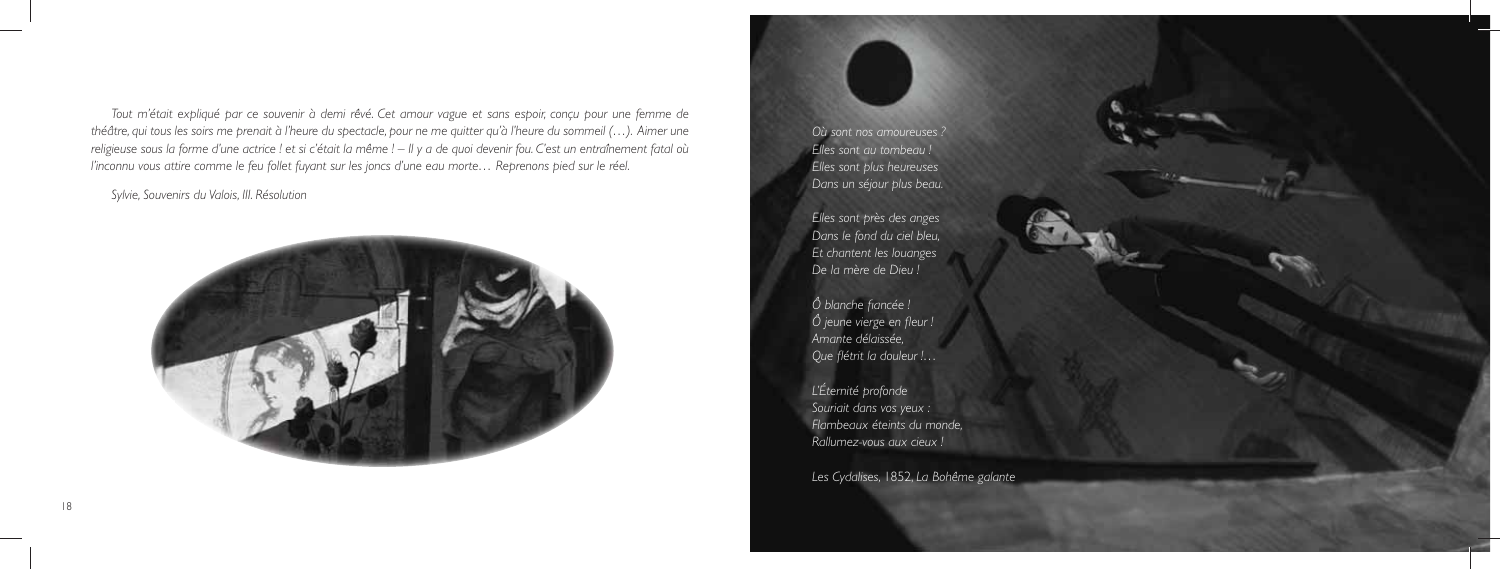# An interrupted spectacle

### **After Stéphane Mallarmé** E

#### Synopsis

Mesmerized by the droning sounds of a Barbary organ and the purring of his cat, the poet closes his eyes and drifts into a mysterious dream.

Mallarmé's poetry is disarming. It has a surprising use of syntax which, for example, separates the verb from the subject, lays ellipses like traps one after another and diverts the reader in all its circumlocutions. The uninitiated can find this religion of words difficult to enter. There are nevertheless some ways in. At the very start of his career, when still under the influence of Baudelaire like all the young poets of his generation, Mallarmé discovered the new genre of prose poetry that does not tell a particular story but is rather based on anecdote. It is this inroad that we have used in the film to facilitate access to the poet's work. The first essays by Stéphane Mallarmé in prose poetry are full of autobiographical details. We need to go back to his youth, when at the age of 21 he was appointed a teacher of English in Tournon in the Ardèche. It is here that the action, or rather the inaction, of the film takes place.

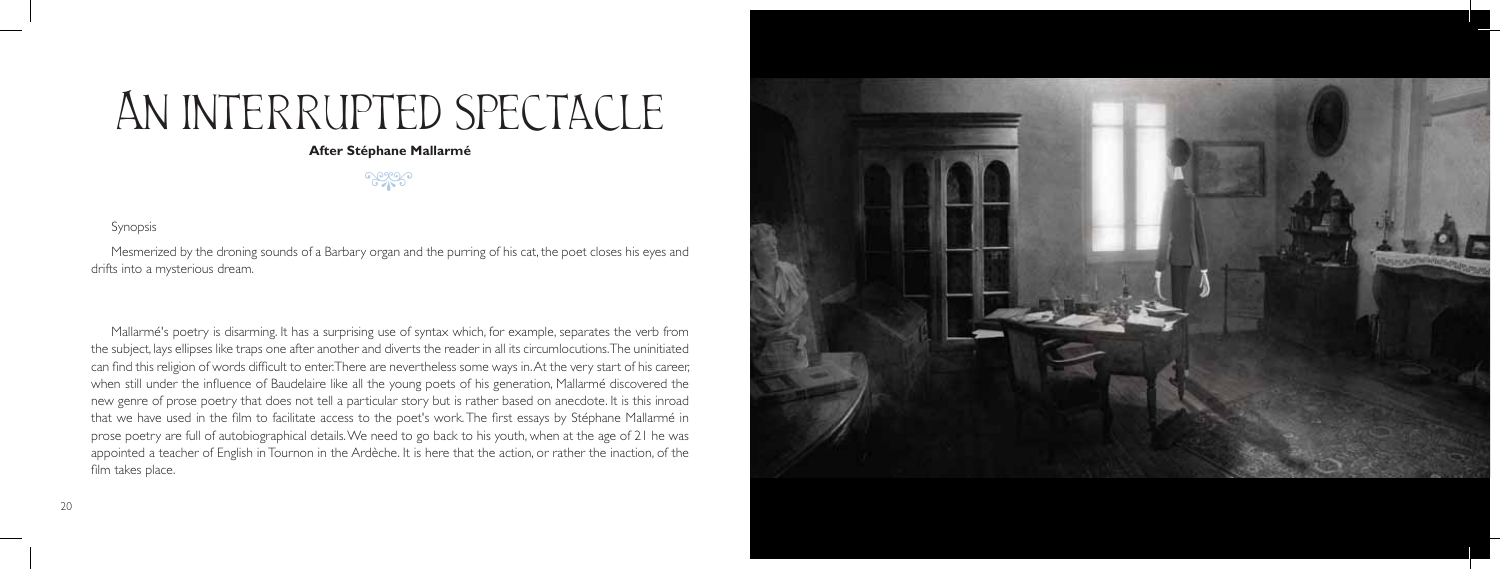While in Tournon, Mallarmé wrote his poems in verse and prose dedicated to Charles Baudelaire, *La Tête* (later entitled *Pauvre Enfant pâle)* and *L'Orgue de barbarie* (later called *Plainte d'automne*). The script is based on these two texts as well as on other fragments of Mallarmé's work in which he "notices events under a dreamlike light". The narration is punctuated by sonnets that he wrote later, such as *Toute l'âme résumée.*

As well as Baudelaire, Mallarmé considered Edgar Allan Poe as his mentor. The last part of *An interrupted spectacle* is full of allusions to the famous American author who was born at the dawn of the 19<sup>th</sup> century. In this short film, Mallarmé is presented as a bridge between two centuries: Inspired by Poe, the romantic early 19th century poet, and tending towards modernity with his innovative language that penetrates into the 20<sup>th</sup> century. Mallarmé died just as the motion picture camera was being invented. There is an allusion (illusion) to this in the film which is both comical and tragic, as the poet falls from his window that has transformed into a cinema screen.

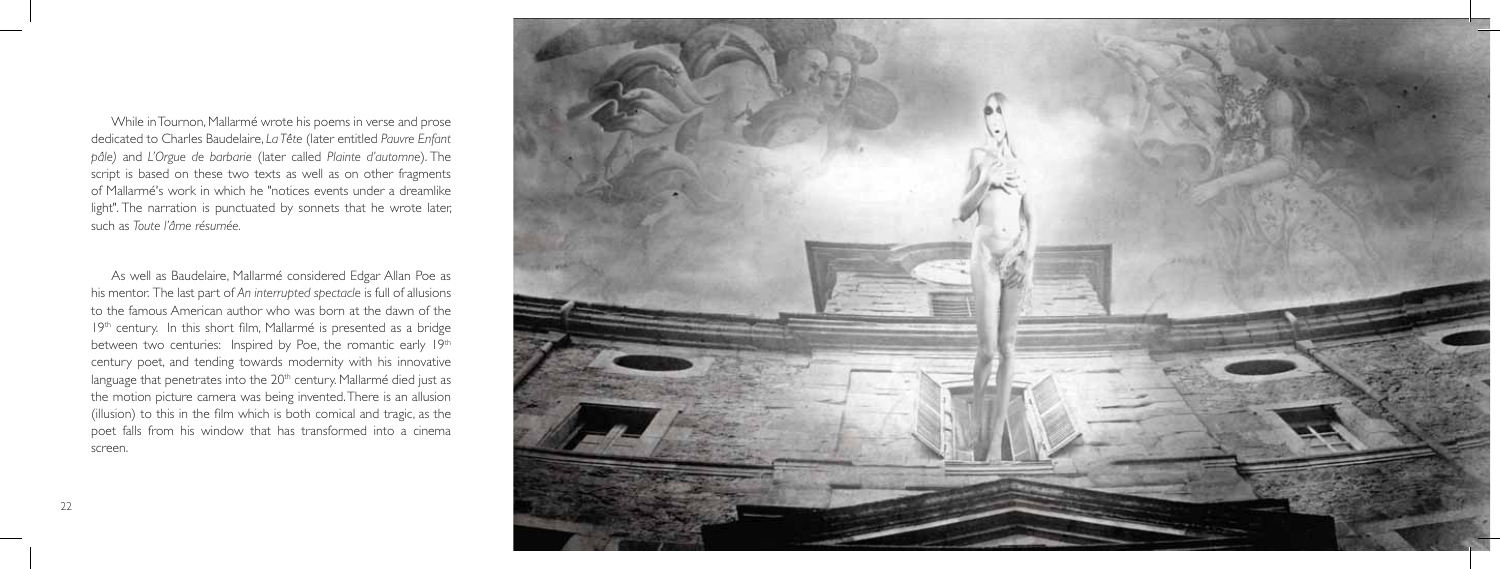This introductory text avoids having to explain in more detail the references to Mallarmé's work. As we set out humbly to follow in the footsteps of the poet, it is essential to preserve an element of mystery and questioning in keeping with his style. The pleasure of the quest is enhanced by the Mallarmean fog! *Un spectacle interrompu* is the title of one of his prose poems. The interrupted spectacle par excellence is a dream, interrupted by awakening. Mallarmé lauded the fact that *"Action was not the sister of Dreams"*. He added: *"If the Dream were*  thus debased and deflowered, where would be retreat to, we unlucky ones whom the earth repels and for whom the *Dream alone offers refuge?*" The rest of the film then takes on a melancholy, lethargic mood, akin to a dream, where the spectator is invited on a journey that has a pure dream-like quality. It is like a symbolic tale, such as only our deepest dreams can offer us. A dream full of captivating mystery, a truth that escapes us, a meaning that by being hard to perceive is all the more attractive to us.



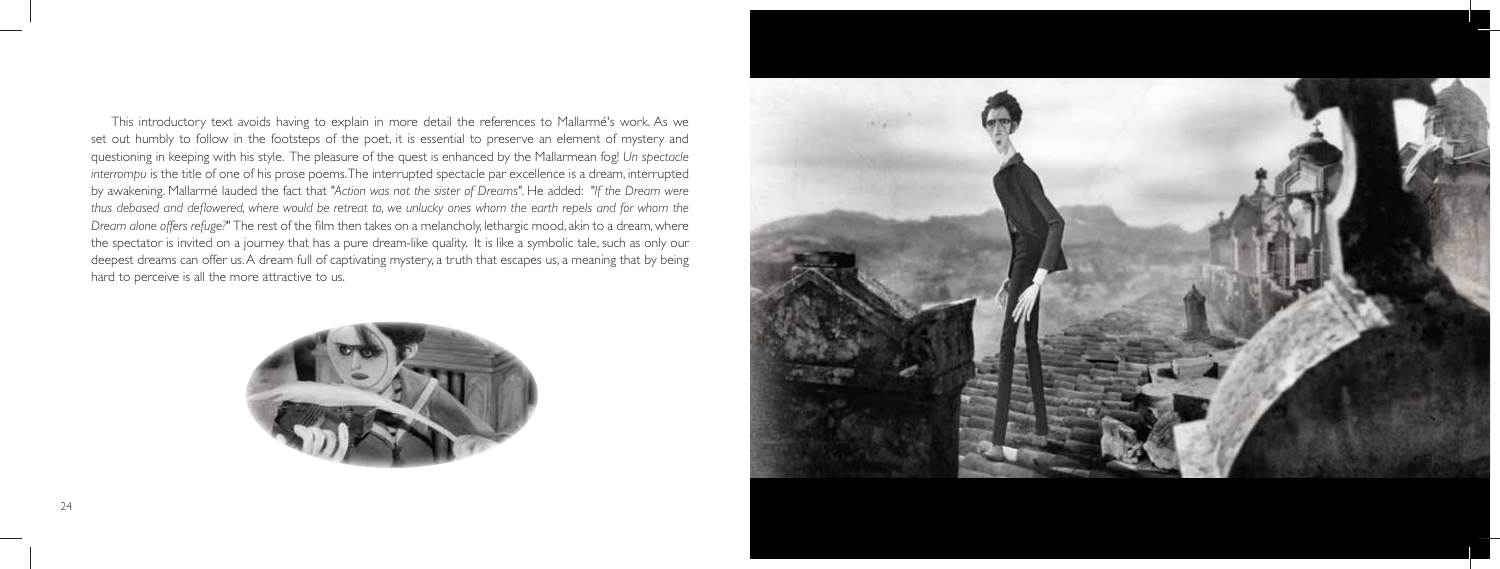## Can animated objects have a soul?

#### **Three poets and one puppet incarnated by Arthur H**

The same puppet represents the three poets in turn. This "actor" played by the singer Arthur H, represents either the authors themselves or a man (the reader?) experiencing the poetic force of their work. The musician and composer, whose music and performances combine a mix of styles, groove, rock and jazz, together with poetry, story-telling and humour, was all too happy to go along with this and lend his warm, gravelly voice to the poets.

To give credit to those who are often central to the preoccupations of the romantic poets, women are omnipresent as the ghosts and manipulators of the hearts of these men.







#### **The union of the real and the imaginary**

The "Through the Windows" collection comprises three films with puppets that move around in a twodimensional world. The sets are either made of drawings *(La Vita Nuova),* watercolours *(The Lunatic Council)* or photographs *(An interrupted spectacle)*. The characters are filmed using the stop-motion technique against a green background which is then deleted. Once isolated, they are then introduced into the sets. This is the "compositing" stage.

The composition of the image does not end here. The three films also contain video or CGI images such as the coach in *La Vita Nuova,* the streetlamp in *Lunatic Council,* or the woman in *An interrupted spectacle.* Then there are the special digital effects, such as smoke, rain, fog, lights and materials, to be added.

The complexity of this operation lies in bringing together in a coherent manner a great number of items of various origins to create a credible scene in which they are all supposed to exist together. The creative process is completed by a calibration phase in which the materials, lights and contrasts are harmonized within the "composited" image.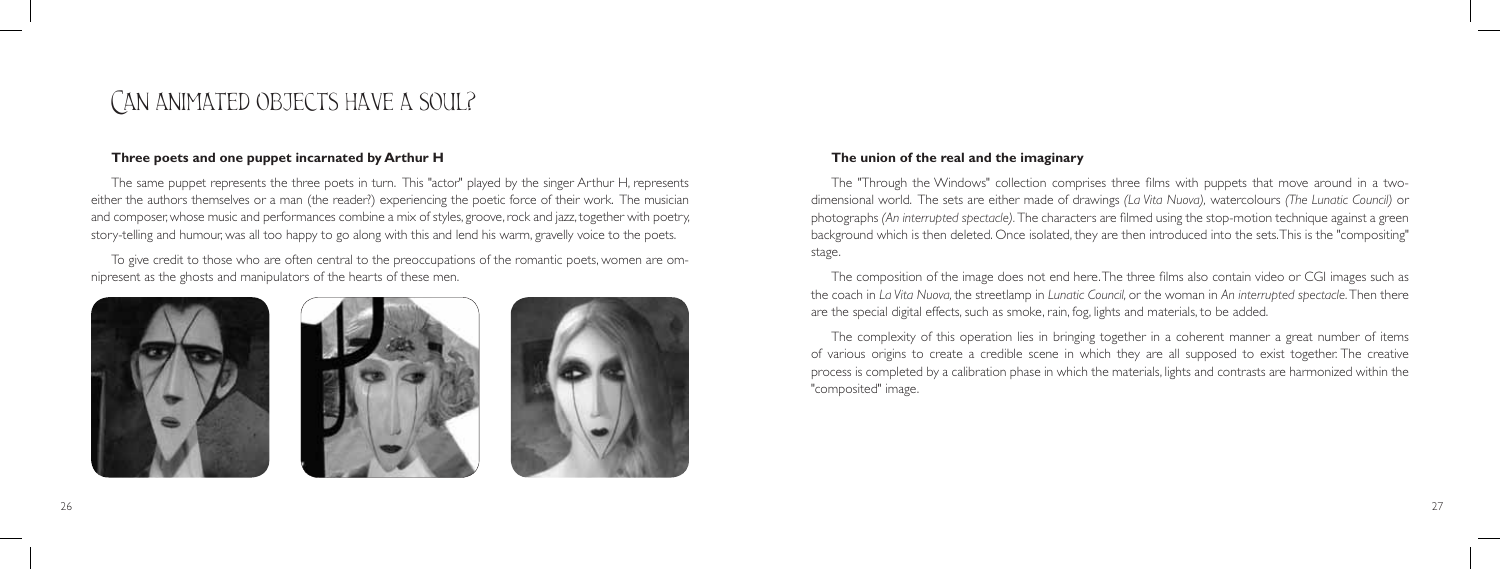#### **Alchemy of forms and material**

The bodies and hands of the puppets are made of silicon, the head and feet are made of resin and the clothing is made of fabric and leather. The hair and beards are taken from a piece of dyed sheepskin. The frames of the main characters are composed of metal rods joined together with ball joints. The secondary characters are built around hardened aluminium wire.



The faces are modelled in plasticine then cast in resin. The shape of the skull is then cut and the eye sockets are hollowed out from the back. This results in a sort of mask with a set expression, in which the eyes are then installed.



The design of these characters is quite angular in order to produce strong shadows. It is these shadows and the way the frames are shot that give the characters their expressions. Their eyes are made of beads, painted and varnished with several coats, which are installed in the sockets after the face has been painted. The head is then stuck onto the puppet's body, the joint being hidden by the hair and the mouths are made of small pieces of magnetized resin. The costumes and accessories are made of real materials such as fabric, wood and cardboard.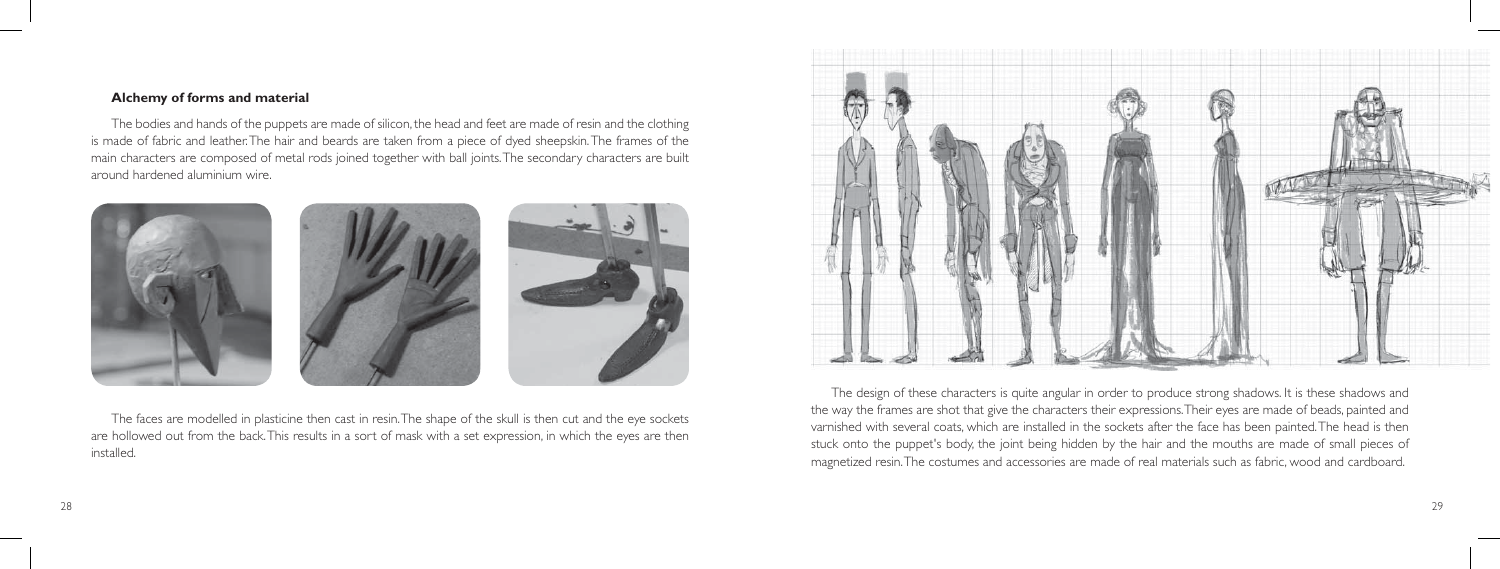## The authors

#### **Arnaud Demuynck,** storyboard, co-director

Arnaud Demuynck studied the literature of cinema at the ULB university in Brussels. He is a director, scriptwriter and producer of short films. Director of the French film production company Les Films du Nord and the Belgian La Boîte,... Productions, he has produced over sixty films since 1992. He started directing films in 2000 with his Signes *de vie, À l'ombre du voile* and *L'Évasion,* after immerging himself in the world of the 19th century romantic poets with this trilogy that he co-directed with Christophe Gautry. He continues to write the screenplays for short films such as *(Sous un coin de ciel bleu, Mémoire fossile)* and more recently for medium-length films designed for a young audience *(Le Parfum de la carotte, Éliette…).*

### **Christophe Gautry,** graphic designer, co-director

After studying animation at the ECMA, Christophe Gautry first worked as an animator for the 2D/3D Animations and Alphanim Digital studios. On graduating from La Poudrière in 2005, he met the team of Folimage who took him on as an animator for the pilot film for the Auriol series. They continued to work together on the special TV version of *Le Noël de Léon,* for which he was in charge of compositing and special effects. In 2006 he met Arnaud Demuynck who offered him the position of co-director and creative director for his poetic trilogy.